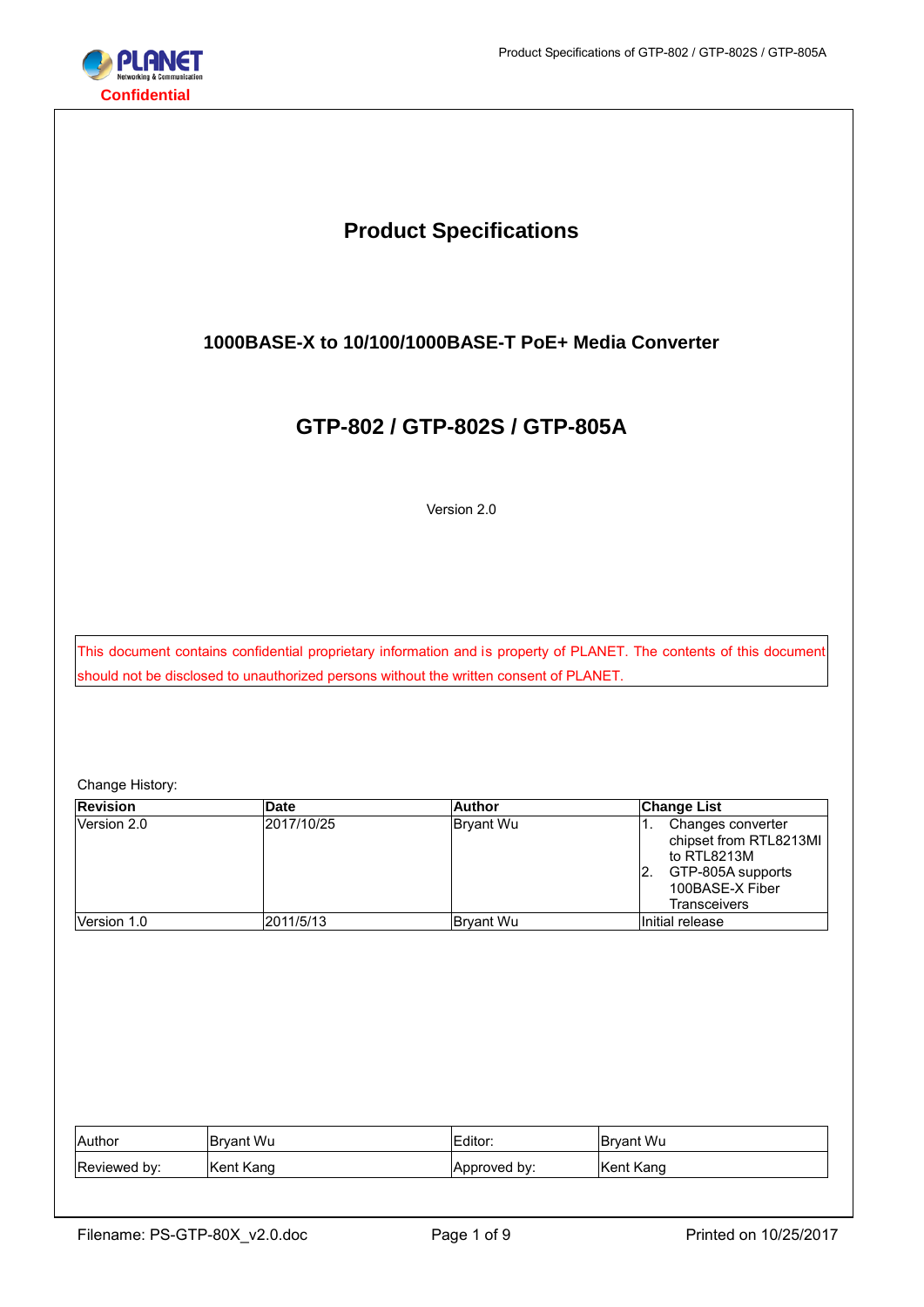

# **1. PRODUCT DESCRIPTION**





# **The Best Data Link and Power Sourcing Solution**

To overcome more and more PoE PD devices that need higher power input and long distance transmission, PLANET has released a new GTP-80x series of Power over Ethernet Media Converter products with the **IEEE 802.3at High Power over Ethernet technology applied**. The GTP-80x series provides the following key features:

- IEEE 802.3at / IEEE 802.3af PoE standard compliance
- Supports a maximum of 30 watts of output power
- 1000BASE-T port supports 10/100/1000Mbps in full-duplex mode
- 1000Mbps fiber-optic support (GTP-802/GTP-802S)
- 100/1000Mbps fiber-optic support (GTP-805A)

The GTP-80x series is a **Single-port, Mid-span IEEE 802.3at High Power over Ethernet Converter** designed specifically to satisfy the growing demand for higher power required network equipment such as **PTZ (Pan, Tilt & Zoom)** network cameras, **PTZ speed dome** cameras, color touch-screen VoIP telephones, multi-channel (IEEE 802.11a/b/g/n) wireless LAN access points and other network devices that need higher power to function normally. The **GTP-80x High Power over Ethernet converter series** is an ideal solution to deliver data and power to network devices directly via the RJ45 interface without the need of installing extra power outlets and electrical cabling.

## **Fiber-optic Link Capability Extends the Range of Network Deployments**

The maximum distance between the PoE PSE and PD is 100 meters. To extend the network device deployment range, the GTP-80x is integrated with fiber interface. The GTP-80x PoE+ Media Converter is used to convert optical Ethernet signal to electrical Ethernet signal that allows two different segments to connect easily, efficiently and inexpensively. It can convert 10/100/1000BASE-T signal to 1000BASE-X signal and provides different diverse fiber connecting types to meet different network applications.

Model List:

- GTP-802: SC Fiber Interface supports multi-mode with distance up to 220m and 550m
- GTP-802S: SC Fiber Interface supports single-mode with distance up to 10km
- GTP-805A: LC Fiber Interface supports multi/single mode SFP module with distance up to 120km (may vary on SFP module)

With the long fiber distance support, it still sustains the transmission performance as high as 1000Mbps. It works in the high performance Store and Forward mechanism and can prevent packet loss with IEEE 802.3x flow control (full-duplex) and the LFP (Link Fault Passthrough function) (LLCF/LLR) with the DIP Switch design. It can immediately alarm administrators over the issue from the link media and provide an efficient solution to monitor the network power usage.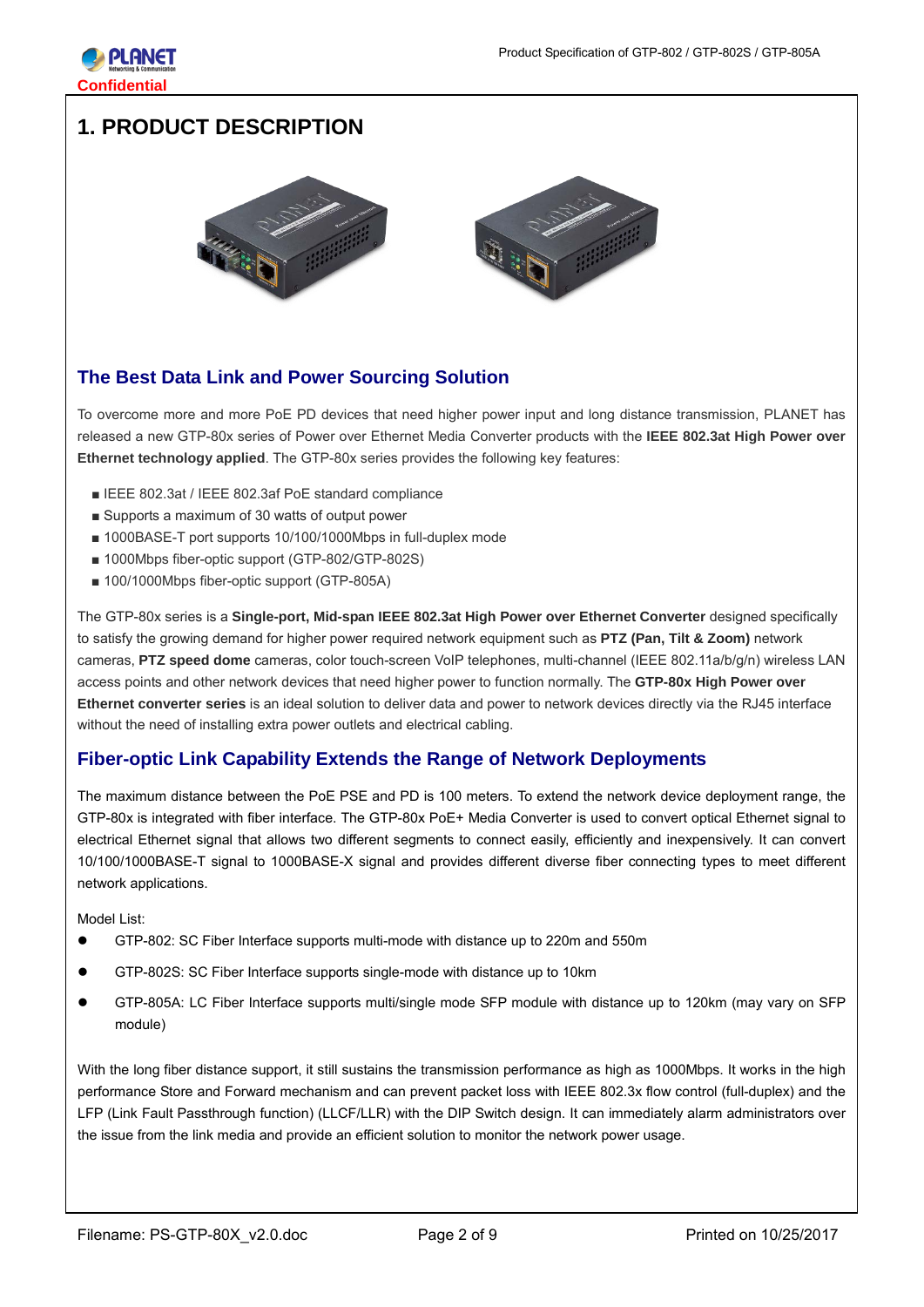

# **Quick and Easy High Power PoE Network Deployment**

The GTP-80x series provides 52V DC power over Ethernet cables -- just insert DC voltage into Cat.5/5e/6 cable, allowing the cable between the PoE splitters (POE-161S/POE-162S/IPOE-162S) to transfer data and power simultaneously for up to 100 meters. Then it will spilt the digital data and the power into two kinds of selectable DC outputs (5V DC/12V DC) or (12V DC/24V DC). Thus, it reduces cables and the dedicated electrical outlets on the wall, ceiling or any unreachable place. Most of all, it also eliminates the time for installation. The high Power over Ethernet solution frees the security IP camera and wireless AP deployment from restrictions of power outlet locations.

# **2. PRODUCT FEATURES**

- **Interface**
	- $\Box$  1 RJ45 port
		- 1-Port **Data + Power** output
	- $\Box$  1 fiber optic port
		- SC Fiber Interface
		- ▶ GTP-802S: SC Fiber Interface
		- S GTP-805A: LC Fiber Interface
	- DC 52V power input socket

#### **PoE**

- Complies with IEEE 802.3af and IEEE 802.3at standard, mid-span PSE
- $\Box$  Provides DC 52V power over RJ45 Ethernet cable to devices with Ethernet port
- $\Box$  Supports PoE Power up to 30 watts for PoE port
- Auto-detects PoE IEEE 802.3at / IEEE 802.3af equipment, protecting the devices from being damaged by incorrect installation
- $\Box$  Remote power feeding up to 100m
- IEEE 802.3at / IEEE 802.3af splitter devices compatible

#### **Hardware**

- □ Metal case
- $\Pi$  LED indicators:
	- > Power LED
	- $\triangleright$  PoE-in-use
	- Fiber LNK/ACT
	- > TP LNK/ACT
- □ DIP switch: LFP (Link Fault Pass-through) mode selection
- □ 9K maximum frame size supported

#### **Standard Compliance**

- IEEE 802.3 10BASE-T
- IEEE 802.3u 100BASE-TX/100BASE-FX
- IEEE 802.3ab 1000BASE-T
- IEEE 802.3z 1000BASE-X
- IEEE 802.3at Power over Ethernet standard
- IEEE 802.3af Power over Ethernet enhancements Standard
- □ FCC Part 15 Class A, CE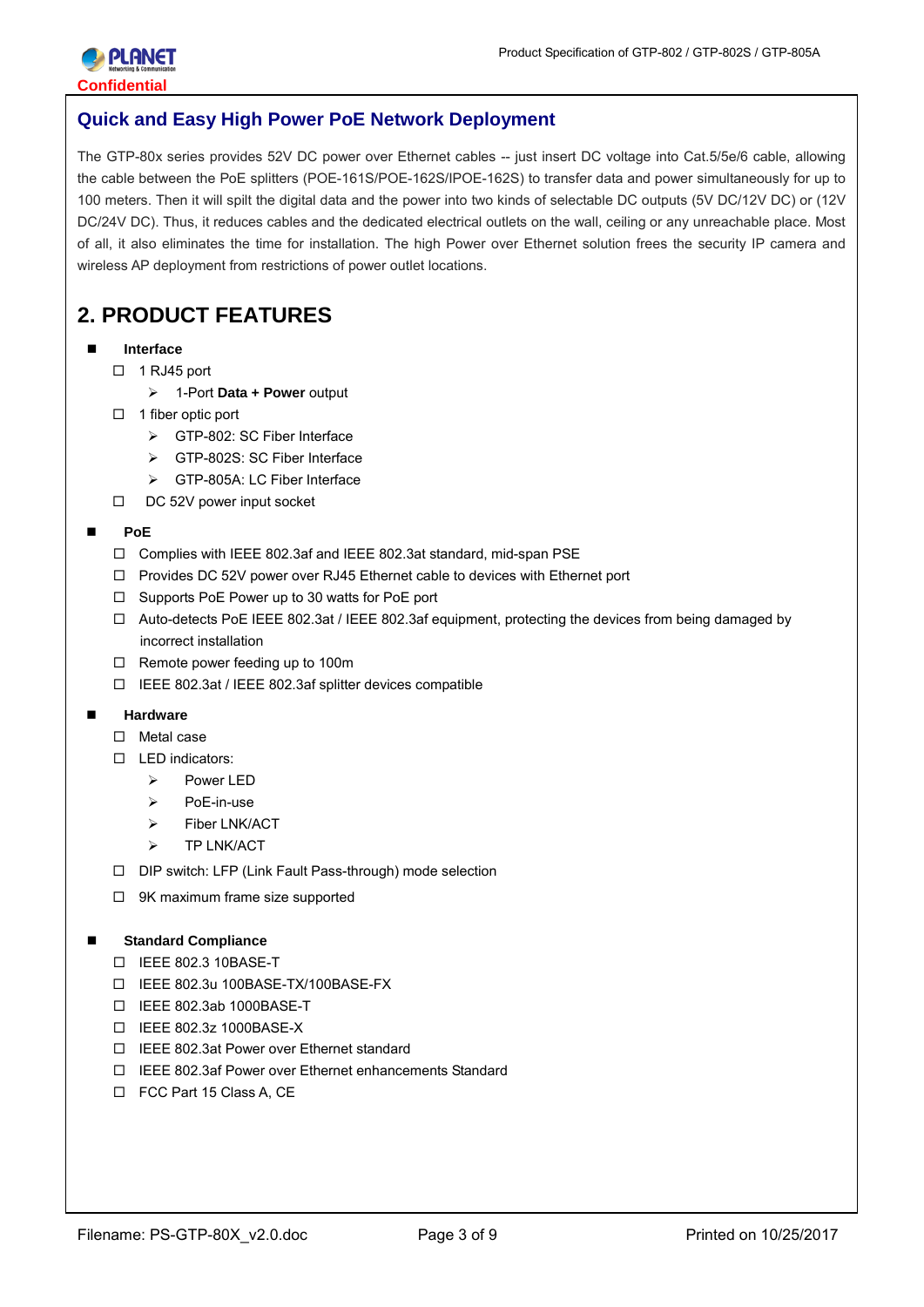

# **3. PRODUCT SPECIFICATIONS**

## **3.1 MAIN COMPONENTS**

| <b>Switch Controller</b> | Realtek RTL8213M  |
|--------------------------|-------------------|
| <b>PoE Controller</b>    | PD69101           |
| <b>Fiber Transceiver</b> | May vary on Model |

# **3.2 Functional Specifications**

| <b>Product</b>                     | <b>GTP-802</b>                                                                                                | <b>GTP-802S</b>           | <b>GTP-805A</b>                  |  |  |
|------------------------------------|---------------------------------------------------------------------------------------------------------------|---------------------------|----------------------------------|--|--|
| <b>Interfaces</b>                  |                                                                                                               |                           |                                  |  |  |
| <b>Version</b>                     | 2                                                                                                             |                           |                                  |  |  |
| <b>Copper Port</b>                 | 1-Port 10/100/1000BASE-T Ethernet TP interface<br>Auto-negotiation, auto MDI/MDI-X with PoE injector function |                           |                                  |  |  |
| <b>SFP Port</b>                    |                                                                                                               | 1000BASE-X SFP interfaces | 100/1000BASE-X SFP<br>interfaces |  |  |
| <b>Fiber Mode</b>                  | Multi-mode:<br>Single-mode:<br>50/125 $\mu$ m or 62.5/125 $\mu$ m<br>9/125 $\mu$ m optic fiber<br>optic fiber |                           | May vary on SFP Module           |  |  |
| <b>Fiber Port Type (Connector)</b> | <b>SC</b>                                                                                                     | <b>SC</b>                 | <b>SFP</b>                       |  |  |
| <b>Cable Distance</b>              | 220m & 550m                                                                                                   | 10km                      |                                  |  |  |
| <b>Optical Frequency</b>           | 850nm                                                                                                         | 1310nm                    |                                  |  |  |
| <b>Launch Power (dBm)</b>          | $Max -4$<br>Min.-9.5                                                                                          | Max. -3<br>Min.-9.5       | May vary on SFP Module           |  |  |
| <b>Receive Sensitivity</b>         | $-13.5$                                                                                                       | $-14.4$                   |                                  |  |  |
| <b>Maximum Input Power</b>         | $-18$                                                                                                         | $-20$                     |                                  |  |  |
| <b>Power Over Ethernet</b>         |                                                                                                               |                           |                                  |  |  |
| <b>PoE Output</b>                  | IEEE 802.3af Power over Ethernet standard<br>IEEE 802.3at Power over Ethernet enhancements standard           |                           |                                  |  |  |
| <b>Power Output</b>                | PoE 52V DC, max. 30 watts                                                                                     |                           |                                  |  |  |
| <b>PoE Power Supply Type</b>       | Mid-span                                                                                                      |                           |                                  |  |  |
| <b>Power Pin Assignment</b>        | $1/2 (+), 3/6 (-)$                                                                                            |                           |                                  |  |  |
| <b>PoE Power Budget</b>            | 30 watts                                                                                                      |                           |                                  |  |  |
| <b>Hardware Specifications</b>     |                                                                                                               |                           |                                  |  |  |
| <b>Switch Architecture</b>         | Store-and-Forward                                                                                             |                           |                                  |  |  |
| <b>Flow Control</b>                | Back pressure for half duplex mode<br>IEEE 802.3x pause frame for full duplex mode                            |                           |                                  |  |  |
| <b>Maximum Frame Size</b>          | 9K                                                                                                            |                           |                                  |  |  |
| <b>LED</b>                         | System: PWR<br>Fiber 100/1000BASE-X: LNK / ACT (GTP-805A)<br>Fiber 1000BASE-X: LNK / ACT (GTP-802/GTP-802S)   |                           |                                  |  |  |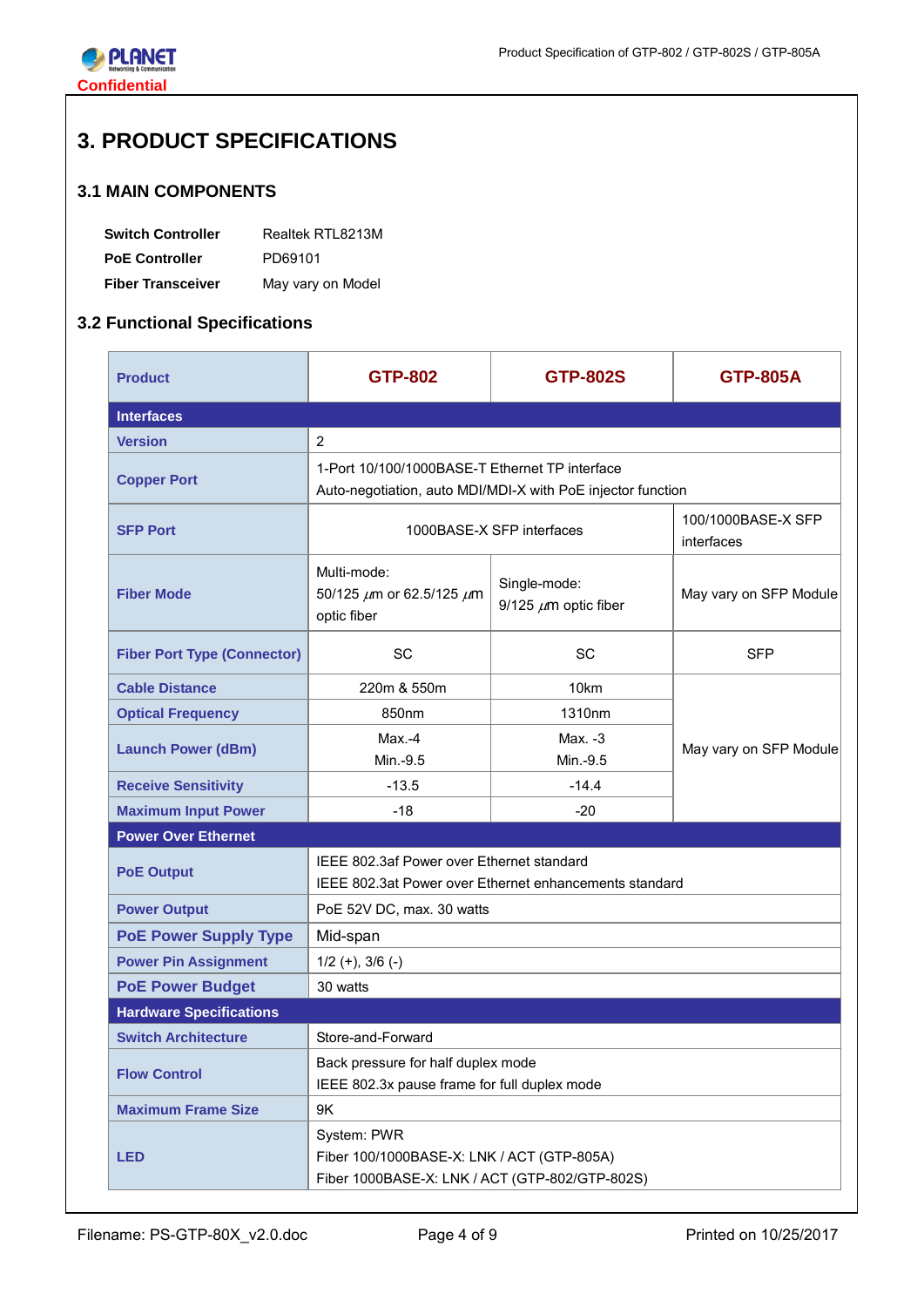

|                                | TP 10/100/1000BASE-T: LNK/ACT                                                  |  |
|--------------------------------|--------------------------------------------------------------------------------|--|
|                                | PoE: Power-in-use                                                              |  |
| <b>Power Supply</b>            | 52V DC, 0.58A external AC-to-DC adapter                                        |  |
|                                | Enable: Shut down either TP port or fiber port that is broken                  |  |
| <b>LFP Mode</b>                | Disable: Link LED indicators still on if connection of the other end is broken |  |
| <b>Standards Conformance</b>   |                                                                                |  |
|                                | IEEE 802.3 Ethernet                                                            |  |
|                                | IEEE 802.3u 100BASE-TX/100BASE-FX                                              |  |
| <b>Protocols and Standards</b> | IEEE 802.3ab Gigabit Ethernet                                                  |  |
|                                | IEEE 802.3z Gigabit Ethernet over Fiber Optic                                  |  |
| <b>Compliance</b>              | IEEE 802.3x Flow Control                                                       |  |
|                                | IEEE 802.3af Power over Ethernet.                                              |  |
|                                | IEEE 802.3at Power over Ethernet enhancements standard                         |  |
|                                | TP: Cat $5/5e/6$ UTP cable                                                     |  |
| <b>Cables</b>                  | Fiber: Multi-mode: $50/125 \mu m$ or $62.5/125 \mu m$ optic fiber              |  |
|                                | Single-mode: $9/125 \mu m$ optic fiber                                         |  |
|                                |                                                                                |  |

# **3.3 Physical Specifications**

#### **Dimensions:**

94 x 70 x 26 mm (W x D x H)

# **Weight:**

212g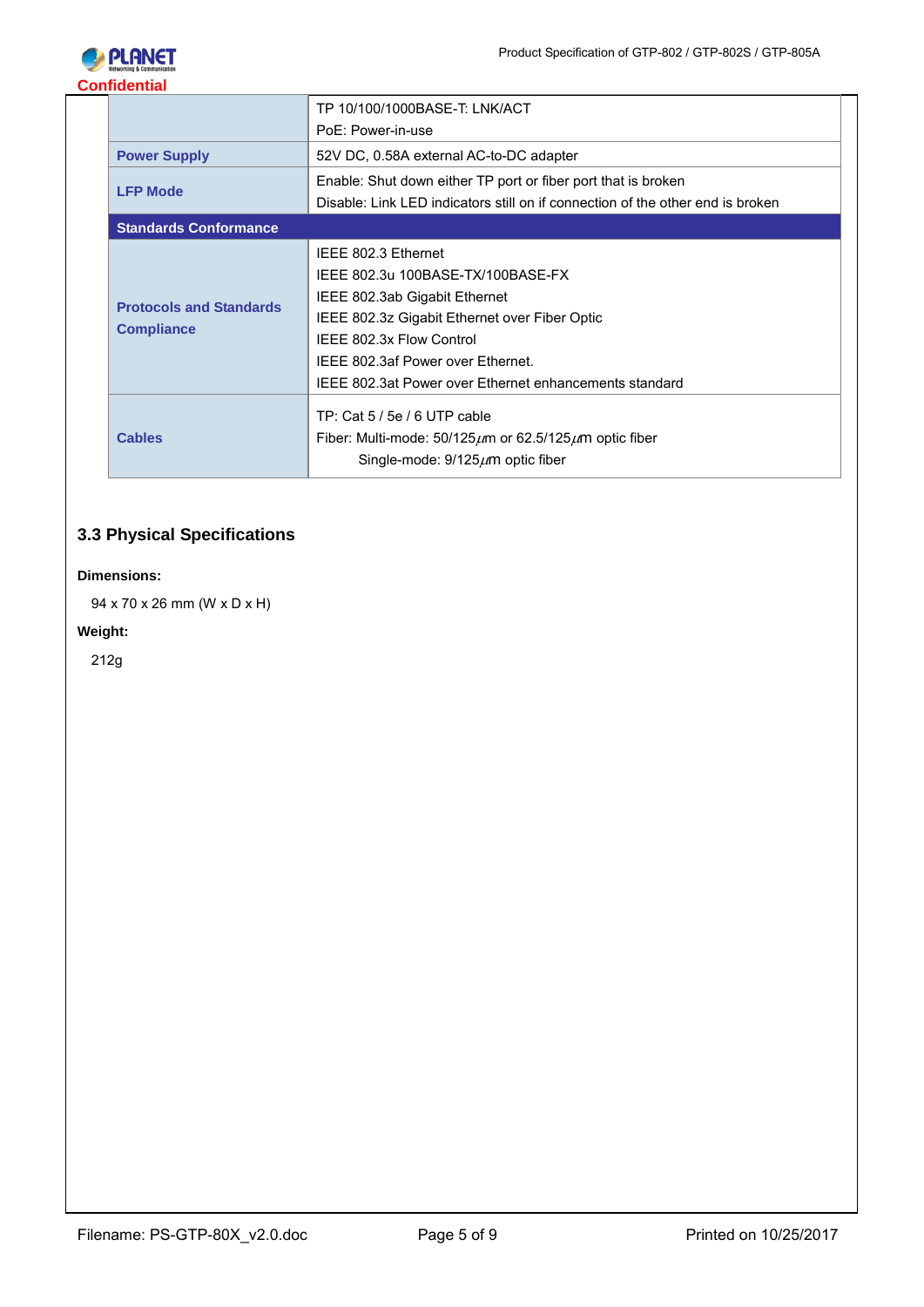

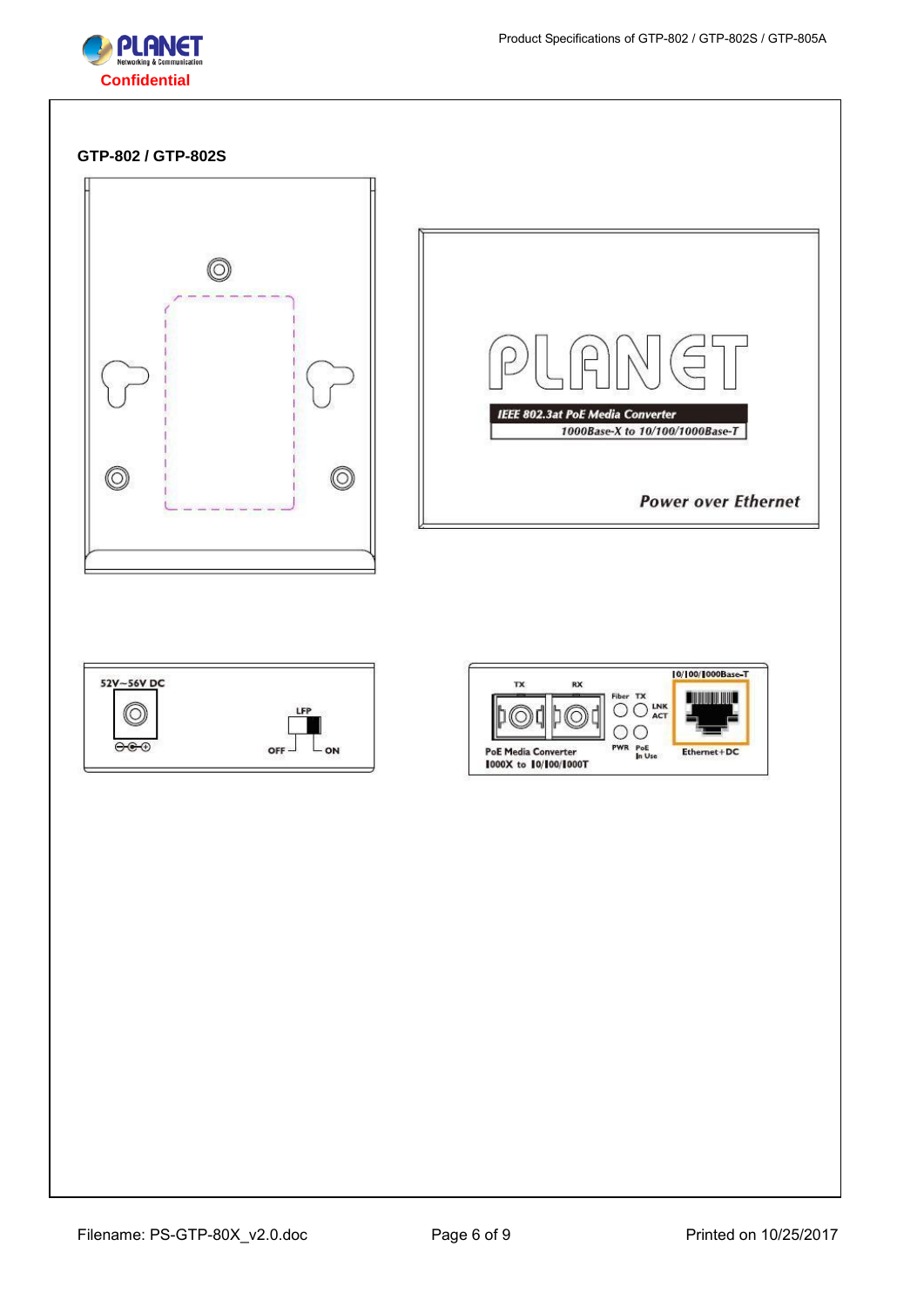

#### **GTP-805A:**



#### **LED Definition**

#### **System**

| <b>LED</b> |       | Color Function |                                  |
|------------|-------|----------------|----------------------------------|
| <b>PWR</b> | Green | Light          | Indicates the device is powered. |

#### **10/100/1000BASE-TX RJ-45**

| <b>LED</b>              | <b>Color</b> | <b>Function</b> |                                                                                                  |  |
|-------------------------|--------------|-----------------|--------------------------------------------------------------------------------------------------|--|
| LNK/ACT<br><b>Green</b> |              | <b>Blink</b>    | Indicates that the PoE+ Media Converter is actively sending or receiving<br>data over that port. |  |
|                         |              | Light           | Indicates that the port is linked up.                                                            |  |
|                         |              | Off             | Indicates that the port is linked down.                                                          |  |
| PoE in<br>Orange        |              | Light           | Indicates that the port is providing 52V DC to remote powered device.                            |  |
| Use                     |              | Off             | Indicates that the port is not providing 52V DC to remote powered device.                        |  |

#### **100/1000BASE-X Fiber Interface**

| <b>LED</b>       | <b>Color</b> | <b>Function</b>                       |                                                                                                  |
|------------------|--------------|---------------------------------------|--------------------------------------------------------------------------------------------------|
| LNK/ACT<br>Green |              | <b>Blink</b>                          | Indicates that the PoE+ Media Converter is actively sending or receiving<br>data over that port. |
|                  | Light        | Indicates that the port is linked up. |                                                                                                  |
|                  |              | Off                                   | Indicates that the port is linked down.                                                          |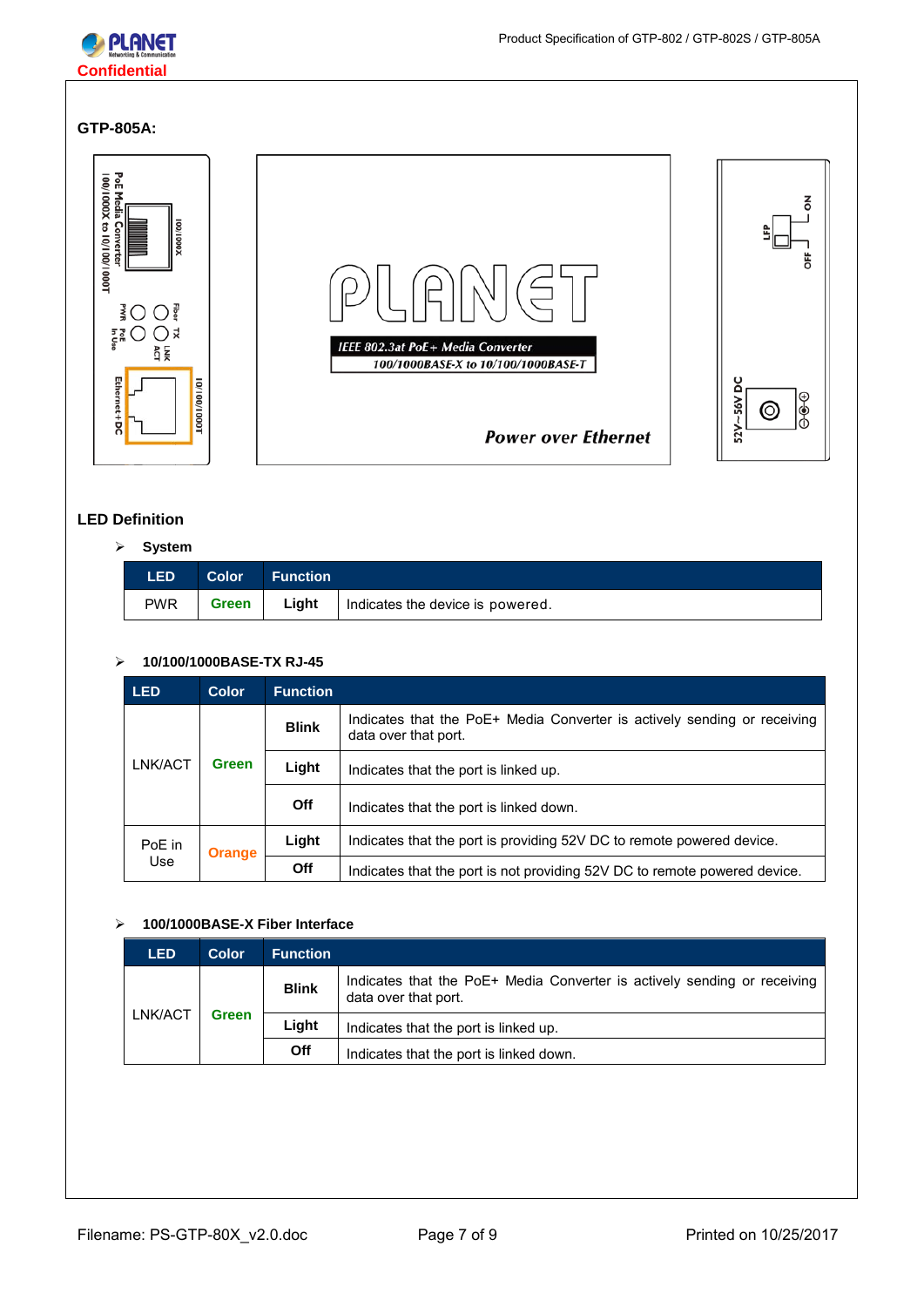

#### **Left Panel**

**GTP-802 / GTP-802S**



## **3.4 Environmental Specifications**

#### **Operating**

Temperature: 0~50°C

Relative Humidity: 5~90% (non-condensing)

#### **Storage**

Temperature: -40~70°C

Relative Humidity: 5~90% (non-condensing)

### **3.5 Electrical Specification**

|                           | GTP-802 / GTP-802S / GTP-805A |                      |  |
|---------------------------|-------------------------------|----------------------|--|
| <b>Power requirement:</b> | $52 \sim 56$ V DC             |                      |  |
| <b>Power Consumption:</b> | <b>Standby</b>                | 3 watts / 10.2 BTU   |  |
|                           | <b>Full Loading</b>           | 26.4 watts / 90 BTU* |  |

#### **3.6 Regulatory Compliance**

FCC Class A, CE

#### **3.7 Reliability**

MTBF > 50,000 hrs @ 25 degrees C